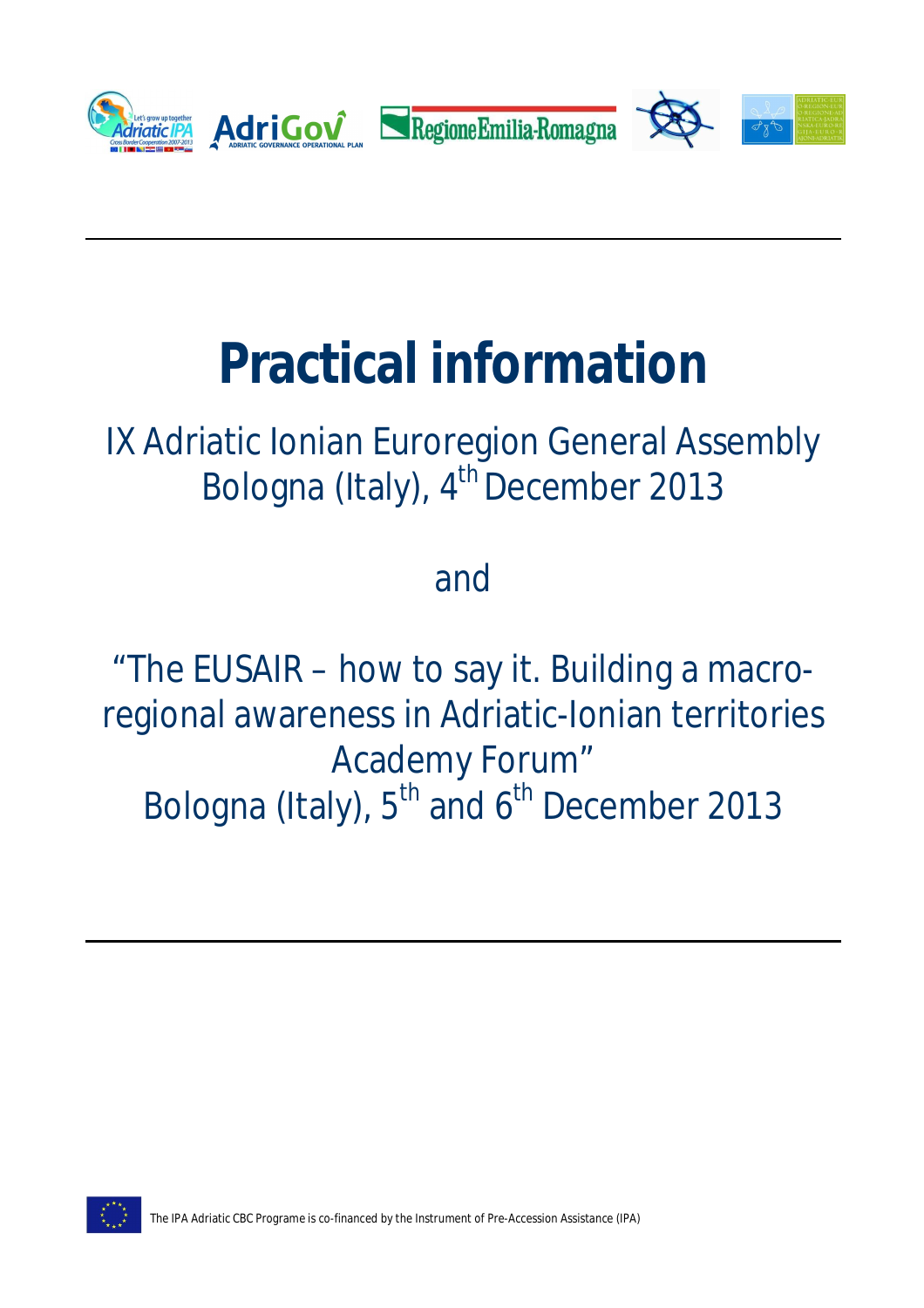### **MEETING VENUE OF IX ADRIATIC IONIAN EUROREGION GENERAL ASSEMBLY AND EUSAIR FORUM**

- IX Adriatic Ionian Euroregion General Assembly will take place on 4th December 2013, from 15:00 to 19:00 - "Sala Poggioli" - Emila Romagna Region building, – Third Tower, Viale della Fiera 8 - Bologna – Italy.
- EUSAIR FORUM will take place on 5th and 6th December at University of Bologna's premises – Piazza San Giovanni in Monte 2 (Aula Prodi) - BOLOGNA

*Photo of the Emilia Romagna Region building - IX Adriatic Ionian Euroregion General Assembly Google maps link: https://maps.google.it/*



*Photo of Monumental Complex of San Giovanni in Monte, where is located the Giorgio Prodi lecture hall. Google maps link: https://maps.google.it/*



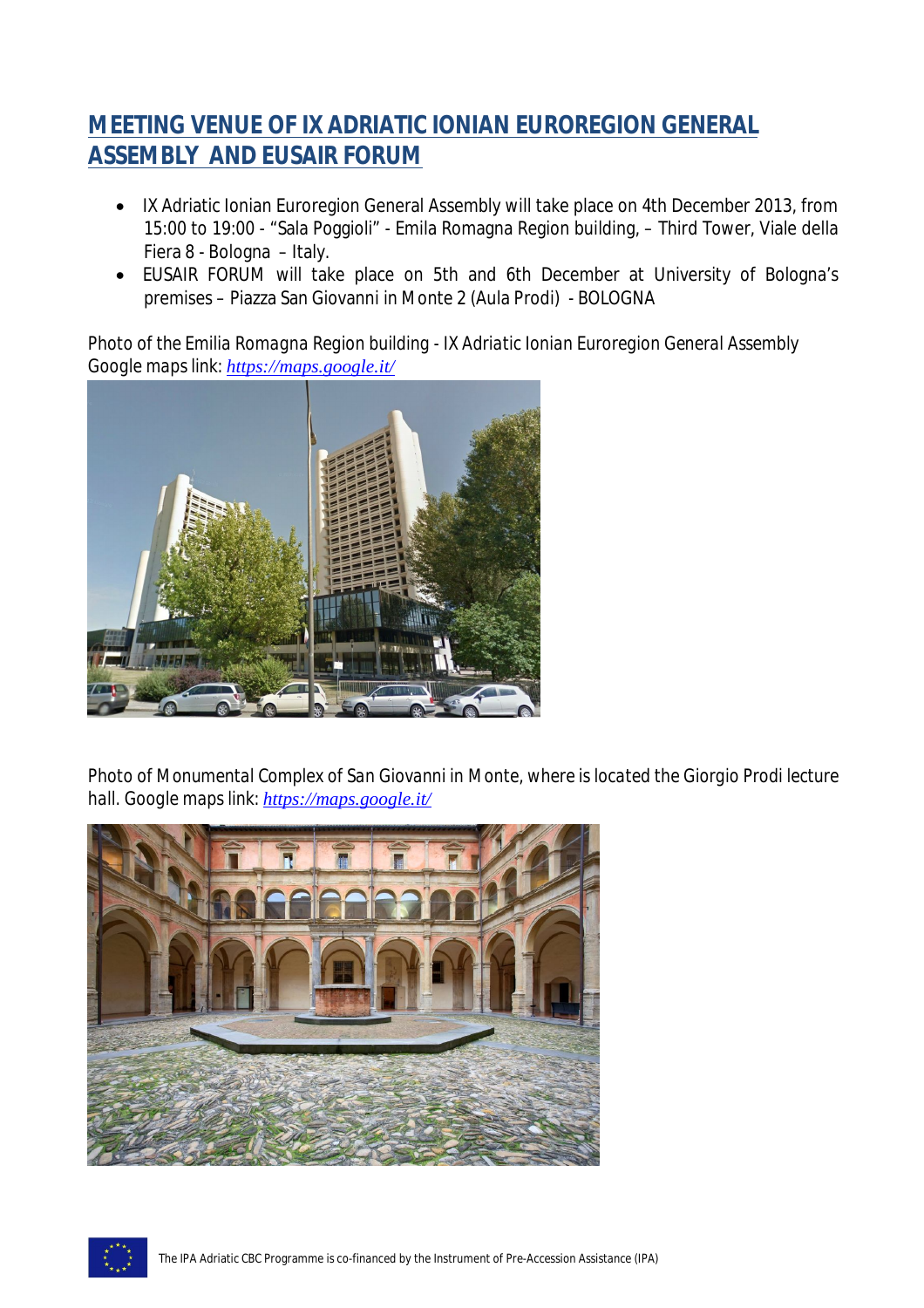#### *BOLOGNA map – Red circle indicates the Emilia Romagna Region Building.*

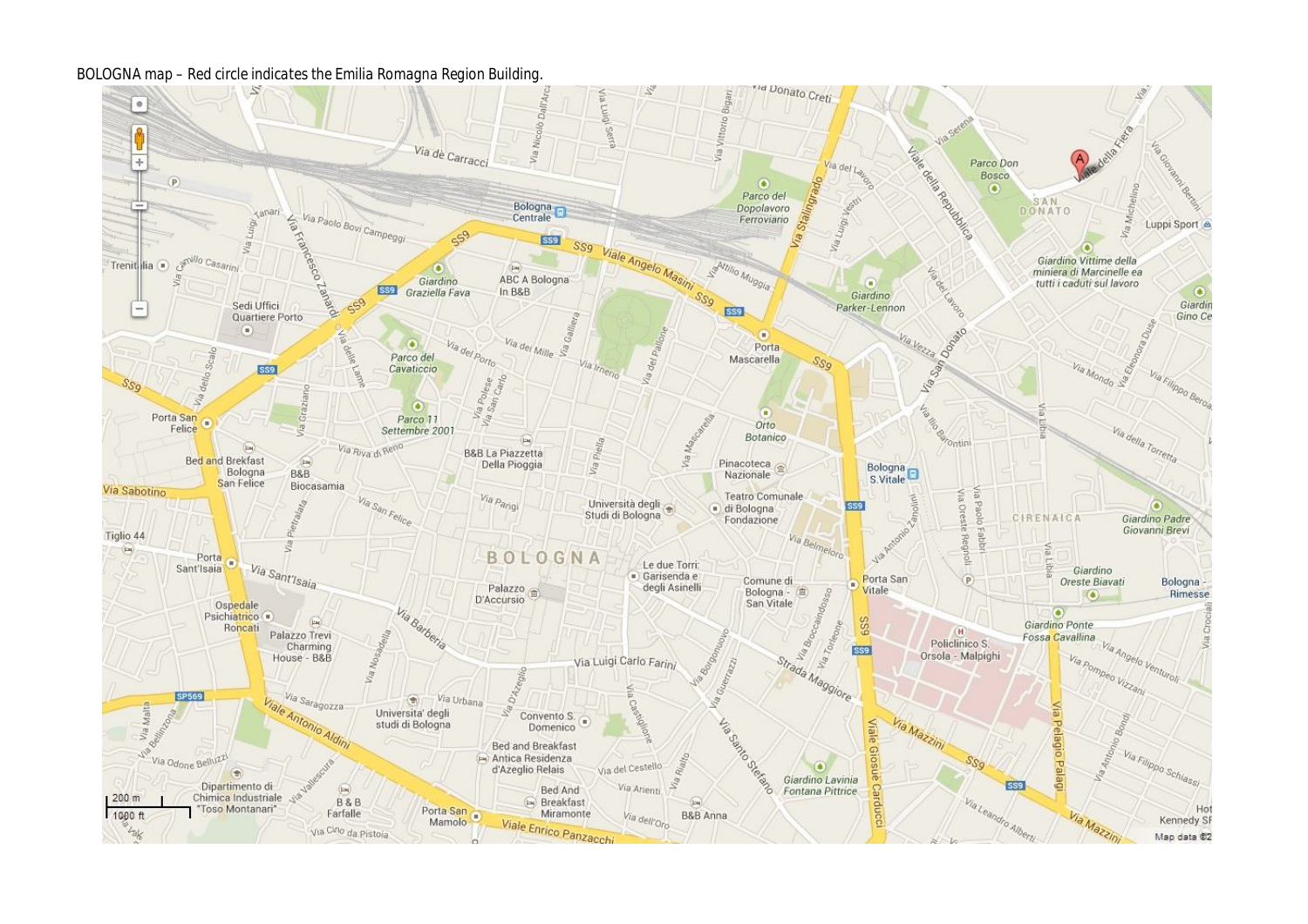# **ARRIVAL IN BOLOGNA**

#### *BOLOGNA: from GUGLIELMO MARCONI AIRPORT to BOLOGNA CENTRAL STATION*



**BY BUS** 

#### **Aerobus - BLQ shuttle service**

Airport-Railway Station; Airport-Trade Fair Travel time: about 20 minutes Phone No. +39 051/290290 **For further information on buses, visit**:

**www.tper.it www.bologna-airport.it**

*From BOLOGNA CENTRAL TRAIN STATION to Building of Emilia Romagna Region (Viale della Fiera 8 Bologna)* 

Take the bus no. 35. The bus stop is outside the exit of the station. Ticket can be bought at the station or at the kiosk near the stop.

*From the city center,* you may take the bus no. 28 and/or no. 38

#### **BY TAXI**

**i**nformations**: CO.TA.BO. +39 051 372727 and CAT +39 051 4590**

#### *REACHING BOLOGNA BY CAR*



**Motorway** 

- **A1** (coming from Milano), **Exit Bologna Borgo Panigale**, take the by-pass.
- **A13** (coming from Padova), **Exit Bologna Arcoveggio**, take the by-pass.
- **A14** (coming from Ancona), **Exit Bologna San Lazzaro**, take the by-pass.

**For further information, visit this site**: www.**autostrade**.it

**By-pass (Tangenziale) - Exit No.4 bis.**